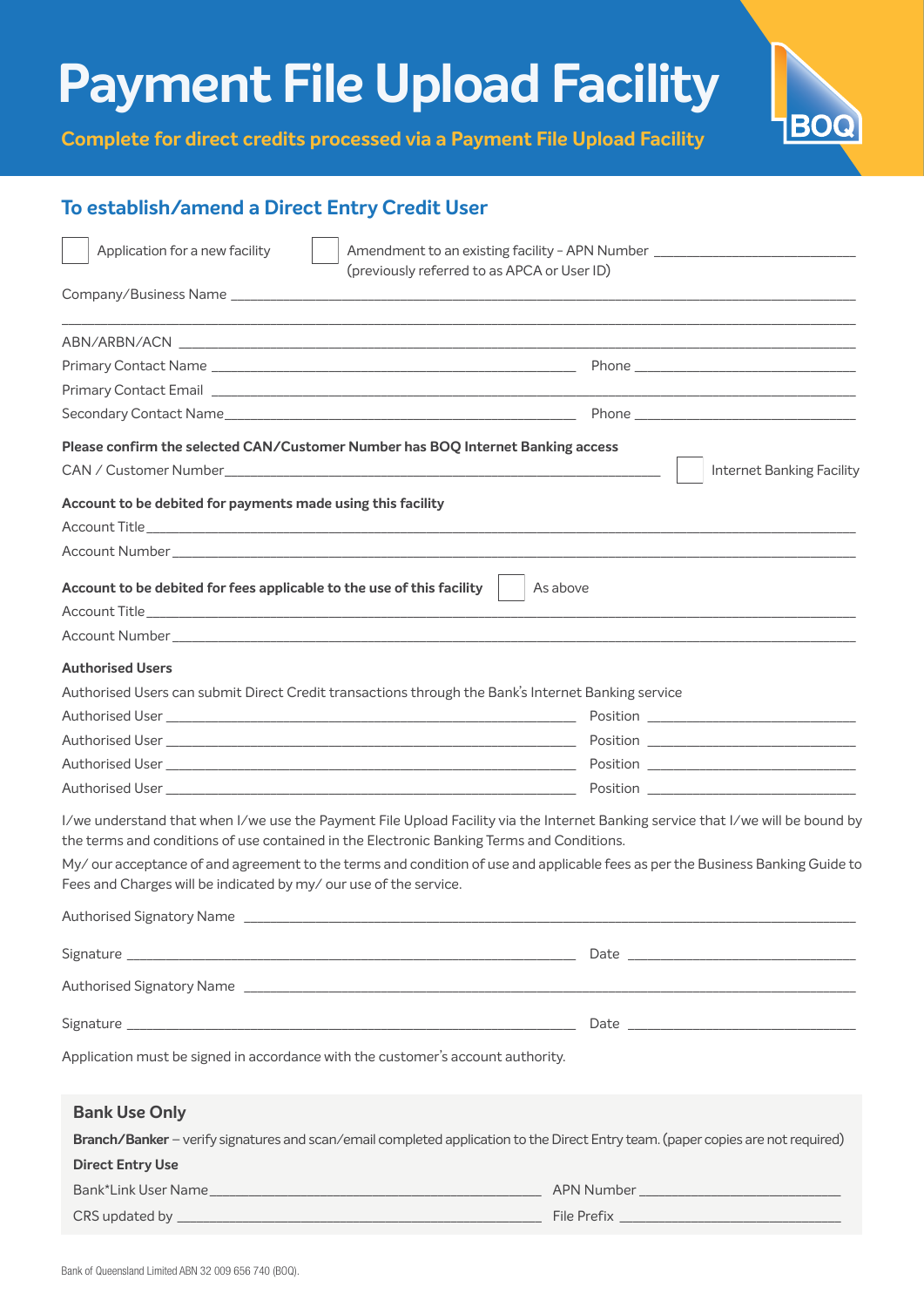# **Payment File Upload Facility**

### **Customer Information**

#### **Payment File Upload Facility**

A Payment File Upload Facility allows business customers to process bulk credit payments by uploading data files (which are generated in their accounting software package) via internet banking.

#### **Credit User Facility**

A Payment File Upload Facility allows you to electronically send payments to be credited to accounts at most Australian Financial Institutions (including BOQ).

#### **Cut-off Time**

Payment files must be uploaded and authorised prior to the cut off times as advised in the 'Online Banking FAQs' on boq.com.au.

#### **Applying for a Credit User Facility**

A BOQ Security Token is required for Payment File Upload Facility and will need to be arranged by your branch.

When an application has been processed, the bank will contact you in writing within 10 business days and provide you with a sixdigit APN number.

The APN Number will expire if it has not been used in a 13-month period and must only be used with your nominated account to comply with the Electronic Banking terms and conditions.

#### **Debit Users**

This application form is not to be used for customers requiring the ability to Direct Debit their own customers' accounts Please complete the Debit User Pack to apply for a Direct Debit facility.

#### **Setting your APN Number**

In your accounting software, enter your APN Number (may be referred to as APCA or User ID) and ensure the Bank Code has been set to 'BQL' – for Bank of Queensland Limited.

You should now be able to create your first payments (.aba) file in your software.

#### **Creating a Test File**

We recommend uploading a \$1.00 test file first to avoid any processing difficulties. The test is to ensure your payment file has the correct formatting, account number and APN Number. The test file will not be processed against your nominated account.

A Direct Entry officer will contact you the same day to confirm your file is correct – or assist you in making the necessary changes before submitting your live payments file.

#### **Uploading Payments**

Click the Multi-Payments tab in internet banking and select 'Payments File Upload'. For further information, FAQs and video tutorials are available under 'Online Banking Help and Support' on **boq.com.au**

#### **Terms, Conditions and Fees**

The Business Banking Guide to Fees and Charges and Electronic Banking Terms and Conditions (PDF) are available for review or download at **www.boq.com.au/important-information/terms-and-conditions**

#### **Recall Payments**

If you upload a payments file in error, or one or more transactions in the file have been made in error, we can stop the relevant transactions from being processed.

Please complete the attached Payment File Upload Recall Form and e-mail it to directentry@boq.com.au as soon as possible.

#### **Contact Us**

If you have any questions about the process described above please visit the BOQ website at **www.boq.com.au** for Payment File Upload Facility – Frequently Asked Questions or alternatively phone our Customer Contact Centre on **1300 55 72 72** for assistance during business hours of 8.30am to 5pm Monday to Friday.